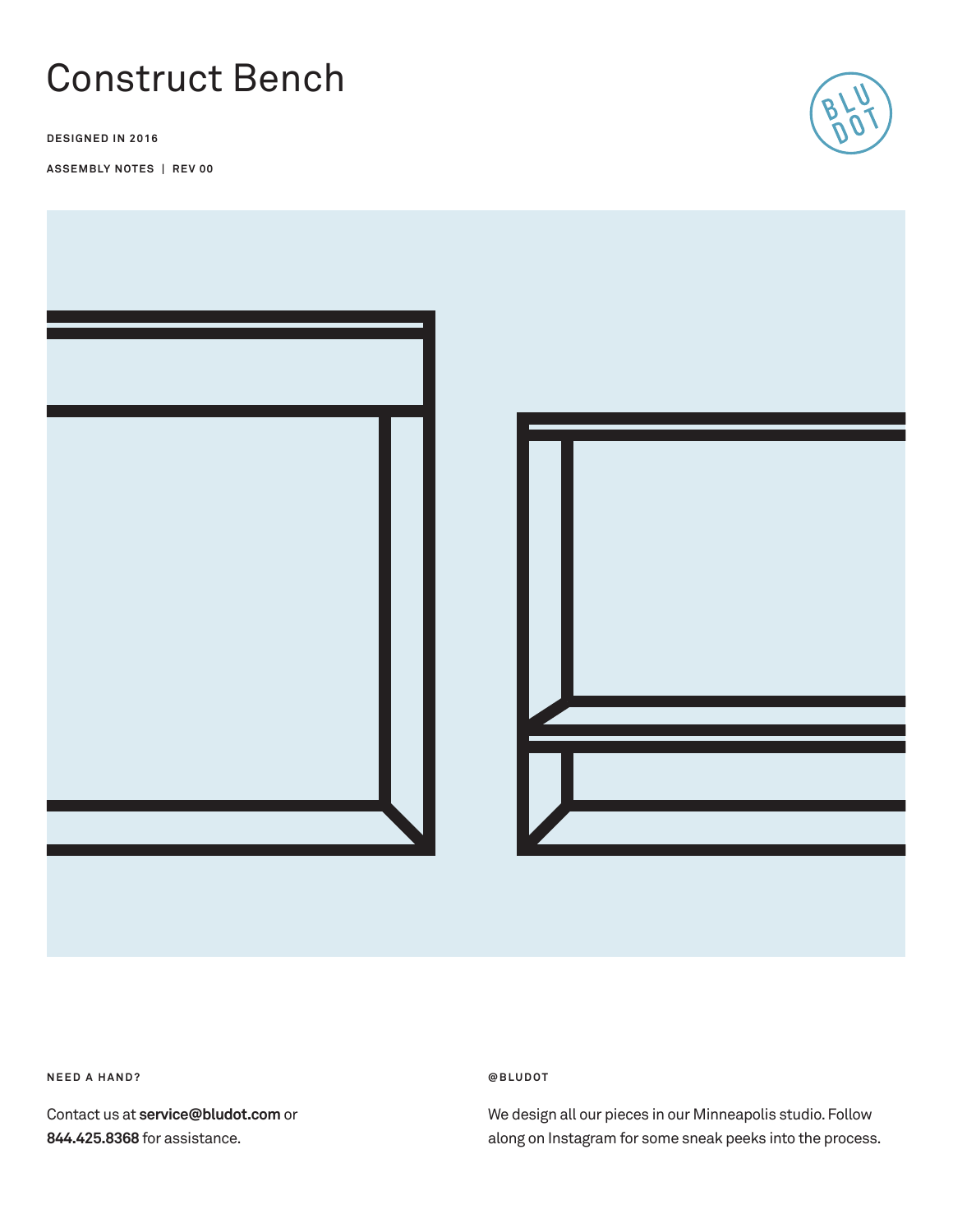## Parts & Hardware



Base

\*Parts may vary depending on bench size purchased.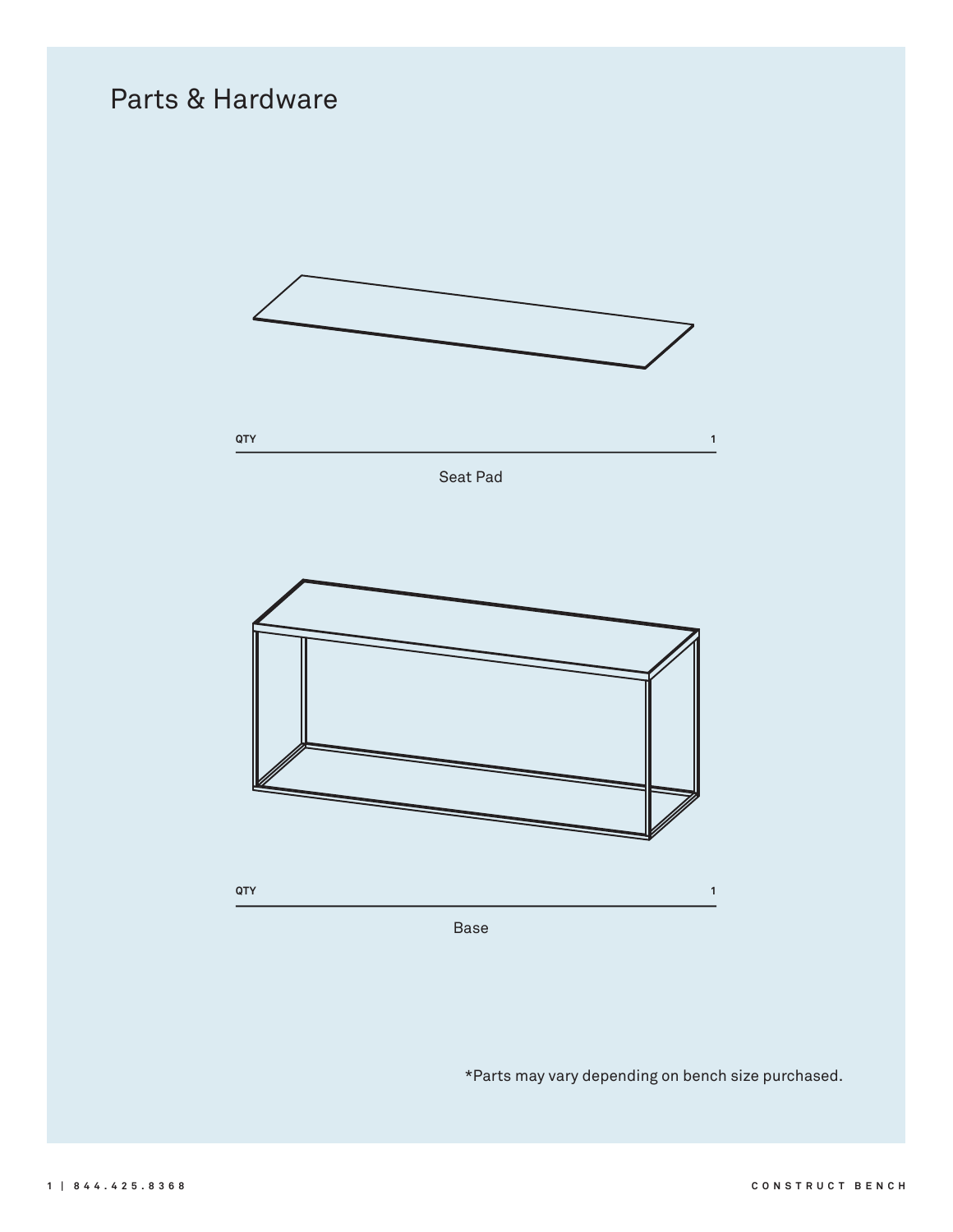# Step 01

PLACE SEAT PAD.

Place the seat pad onto the base as shown.

Turn adjustable glides at bottom of the base clockwise or counterclockwise to ensure that the bench is level prior to use.